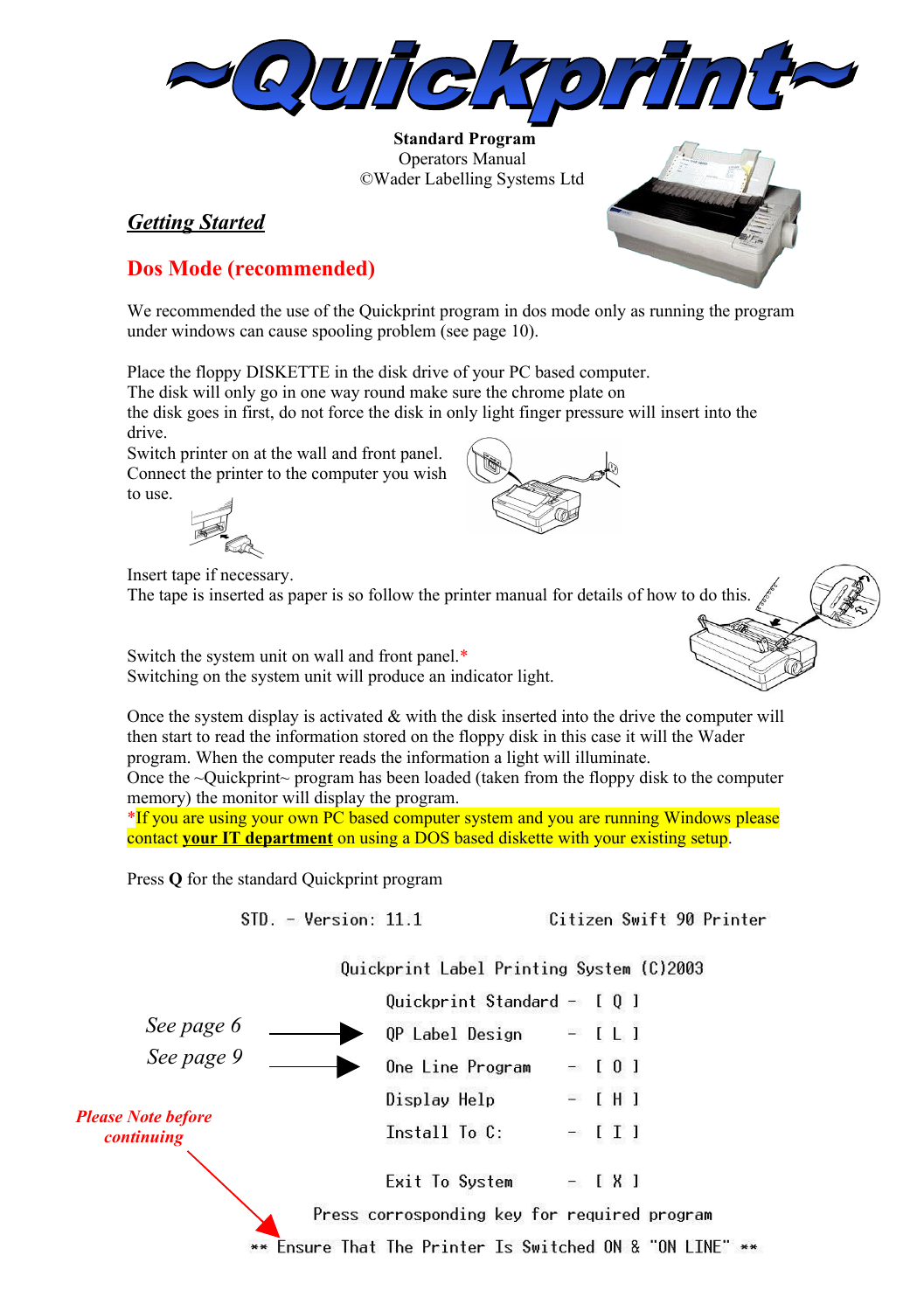#### Using The Program

The first screen of the ~Quickprint~ program gives the option of either selecting the label layout, changing the default directory or exiting out of the program.

#### *First Screen*

```
Wader Labelling Systems Limited (C)1992, 93, 94, 95
                                          ⊸Ouickprint∼
```


Press the F1 key to select the label layout of your choice.

By doing this the screen will then change to a layout something like the display below.

#### *Second Screen*

Label Definition Parameter File Selection

|                      | 25 5L S1            |    | 3L-S3P20   |
|----------------------|---------------------|----|------------|
| $1 - 1 - 1$ 3L       | 25 5L S2            |    | 42 AL L    |
|                      |                     |    |            |
| $1 - 22$             | 25-2L-CT            |    | 4L S1      |
| $1 - 2 - 2$ 3L       | $25 - 21 - S2$      |    | 4L S2      |
| $12 - 520$           | $25 - 31 - 11$      |    | 4L-L-S2    |
|                      |                     |    |            |
| 13MM 1LS             | $25 - 31 - S2$      |    | CATASU2    |
| <b>17 2ACRO</b>      | $25 - 31 - S3$      |    | CATASUP    |
| 17 4L S1             | $25 - 41 - S1$      |    | CIT1       |
|                      |                     |    |            |
| $17 - 21 - S2$       | $25 - 41 - S2$      |    | EL 17-C TZ |
| $17 - 41 - S2$       | 2 INCH              |    | LARGE S6   |
| 21 S1 CD             | 2 INCH <sub>2</sub> | 9. | PRESET     |
|                      |                     |    |            |
| 21 S1 LD             | $2L-S2$             |    | SALEDEMO   |
| 21 S <sub>2</sub> CD | 38 AL C             | Q. | SUNL IGHT  |
| $2 - 1 - 2$ 3L       | 38 4L L             |    |            |
|                      |                     |    |            |
| 25 2L S6             | $3L-S1-25$          |    |            |
| 25 3L S1             | $3L-S2$             |    |            |
| 25 5L NO             | $3L-S3-DH$          |    |            |
|                      |                     |    |            |

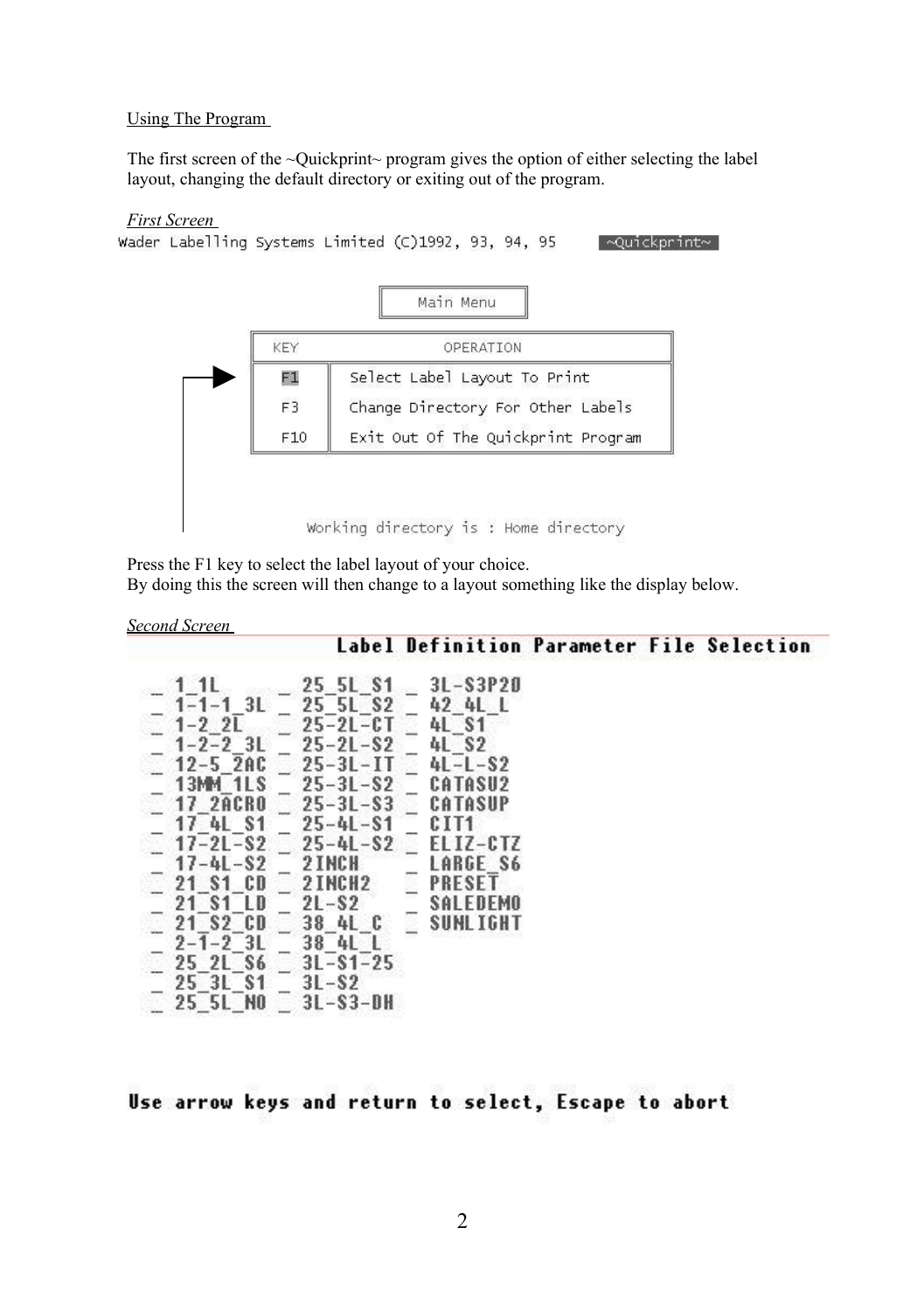Say for instance that the label layout you require is called \_25-4L-S12 by pressing the arrow down key located to the right of the main keyboard the blinking cursor will move down the screen.

Keep pressing the arrow down key until the cursor is opposite 25-4L-S12 then press the **Return / Enter** key to select the label layout.

*The third and final screen will then be displayed.*

```
4 Line. Size 1. 75mm TAPE.
        [Wader Labelling Systems Ltd
                                            |<br>|<br>|<br>|
        Sample Label Layout
         Quickprint
        Test Label∎
```

| <b>KEY</b>   | <b>LABEL PRINTING MENU</b>        |                                       |  |  |  |
|--------------|-----------------------------------|---------------------------------------|--|--|--|
| F1<br>F2     | Print One Sample Label To Printer | Print Two Sample Labels To Printer    |  |  |  |
| F3           |                                   | Print A Quantity Of Labels To Printer |  |  |  |
| F4  <br>Fial | Return To Select A Label Layout   | Return To Top Of Screen & Edit Label  |  |  |  |

*The label layout will not be exactly the same as this sample; it depends on which layout you choose.*

When you first go to this screen the cursor will be on the first line of the label.

Simply enter what you require to print on the first line of the label and press the Return/Enter key.

Please note that if the text you are entering fills the first label line up completely the cursor will automatically go to the second label line without you pressing the Return/Enter key.

Once on the second line repeat the process of the first line until you have entered all the label lines with text.

Please note that if you require a blank line simple press the return key when you are on the first position of the line.

When the label is completed the cursor will disappear and two arrows either side of the screen's menu will start to flash.

When these arrows are flashing the menu is operative thus allowing the use of the function keys F1, F2, F3, F4 & F10.

To print out the label you have just entered press the F1 key and the printer will print one sample label. By pressing the F2 key the printer will print two sample labels. And finally by pressing the F3 key the computer will ask you how many labels you wish to print out, the quantity can be anything from 1 to 999 labels.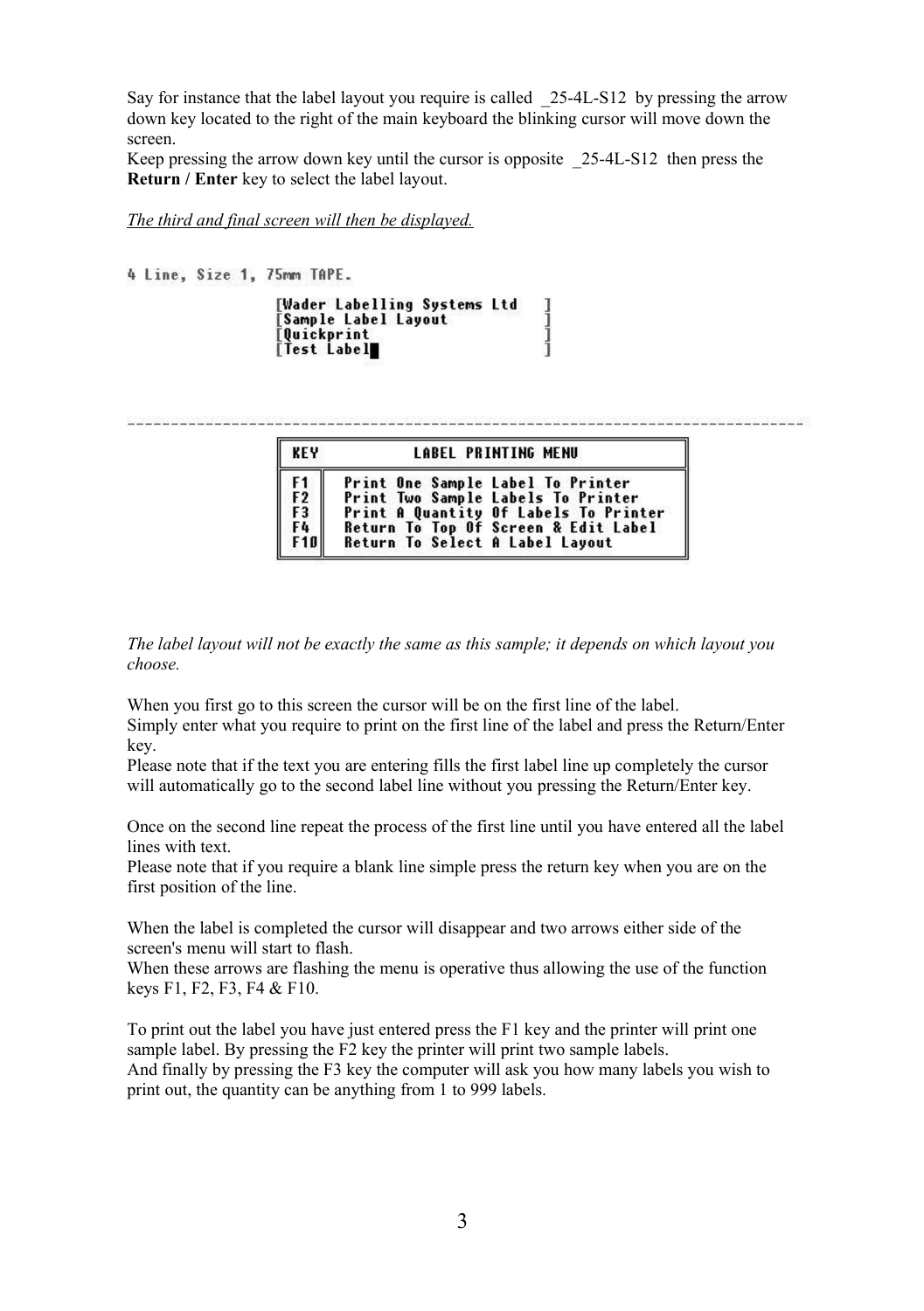The F4 key allows the operator to go back and edit/change the label eg spelling mistakes. If you have typed the label in and gone to the menu but realize that you have not change say the persons name on line 3 then you may press the F4 key taking you back to the label layout and move around the label via the arrow keys.

The f10 key will take the operator back to the previous screen which is for selecting label layout.

**NOTE:** The escape key (located at the top left-hand corner of the keyboard) can be used to go from the label layout to the menu.

Problems

*No Monitor/Screen Display.*

Monitor not correctly plugged in at rear of system unit. Brightness / contrast turned down. Not switched on! Computer not on. No power to the monitor check fuse.



## *Cannot get the computer to load in the program from disk.*

Disk not correctly inserted into drive. Is the drive light on? You are running under Windows please contact your IT department to setup software. Not the correct disk. (Non-Wader Disk) Corrupted disk.

Print quality poor and or snagging tape (tape feed problems) as the printhead moves from side to side. Thickness lever incorrectly adjusted.

*Will Not Print Labels to Printer*

Printer not switched on or not ON-LINE.

Cable not linking computer to printer.





## *Printer printing garbage*

Printer was switched on after the computer was.

Key stuck down on printer control panel causing it to dump memory. Any other errors regarding the program, or equipment please contact *Wader Labelling Systems.*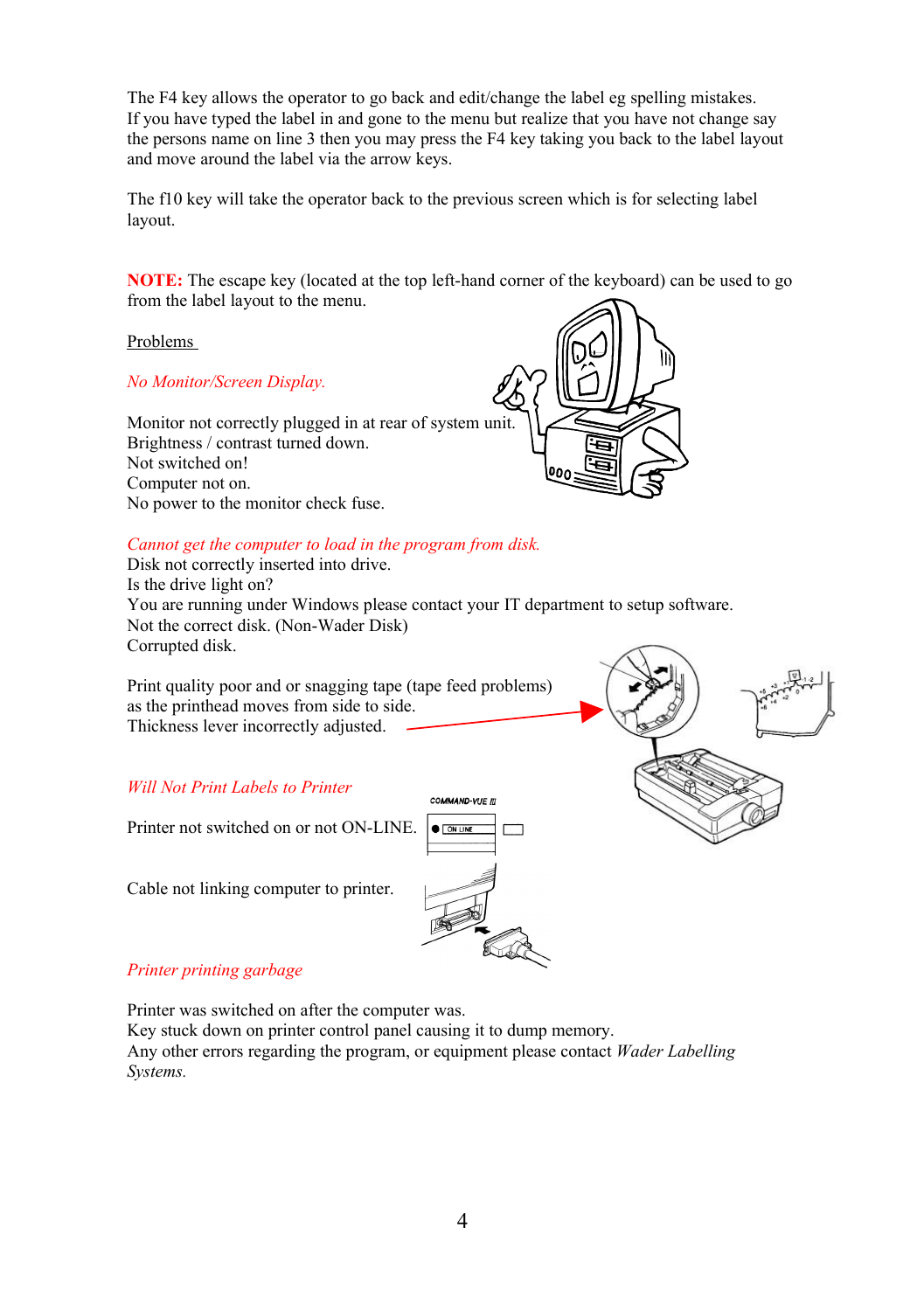Software Problems

DEVICE TIME-OUT ERR CODE: 24

The program did not receive information from the printer within a predetermined amount of time; check that the printer is switched on & ON-LINE.

DISK FULL ERR CODE: 68

The disk with the ~Quickprint~ program on is full up with different label designs.

DISK NOT READY ERR CODE: 72

The computer is trying to read the information on the disk but no disk can be found, check that the disk is properly inserted into the disk drive.

ERROR IN LOADING FILE \_\_\_\_\_\_\_\_\_

The label layout you are trying to load is corrupted or the disk on which the label is stored is also corrupted.

If an error should happen which is not listed here please contact Wader immediately. If your label design is corrupted do not worry Wader Printing keep copies of all the label layouts, so a replacement disk can be sent out straight away.

Information in this document is subject to change without notice.

*~Quickprint~ Label Printing System*



Wader Labelling Systems Limited, Carham Road, Hoylake, Wirral, England. [www.wader.co.uk](http://www.wader.co.uk/) email- [Quickprint@wader.co.uk](mailto:Quickprint@wader.co.uk)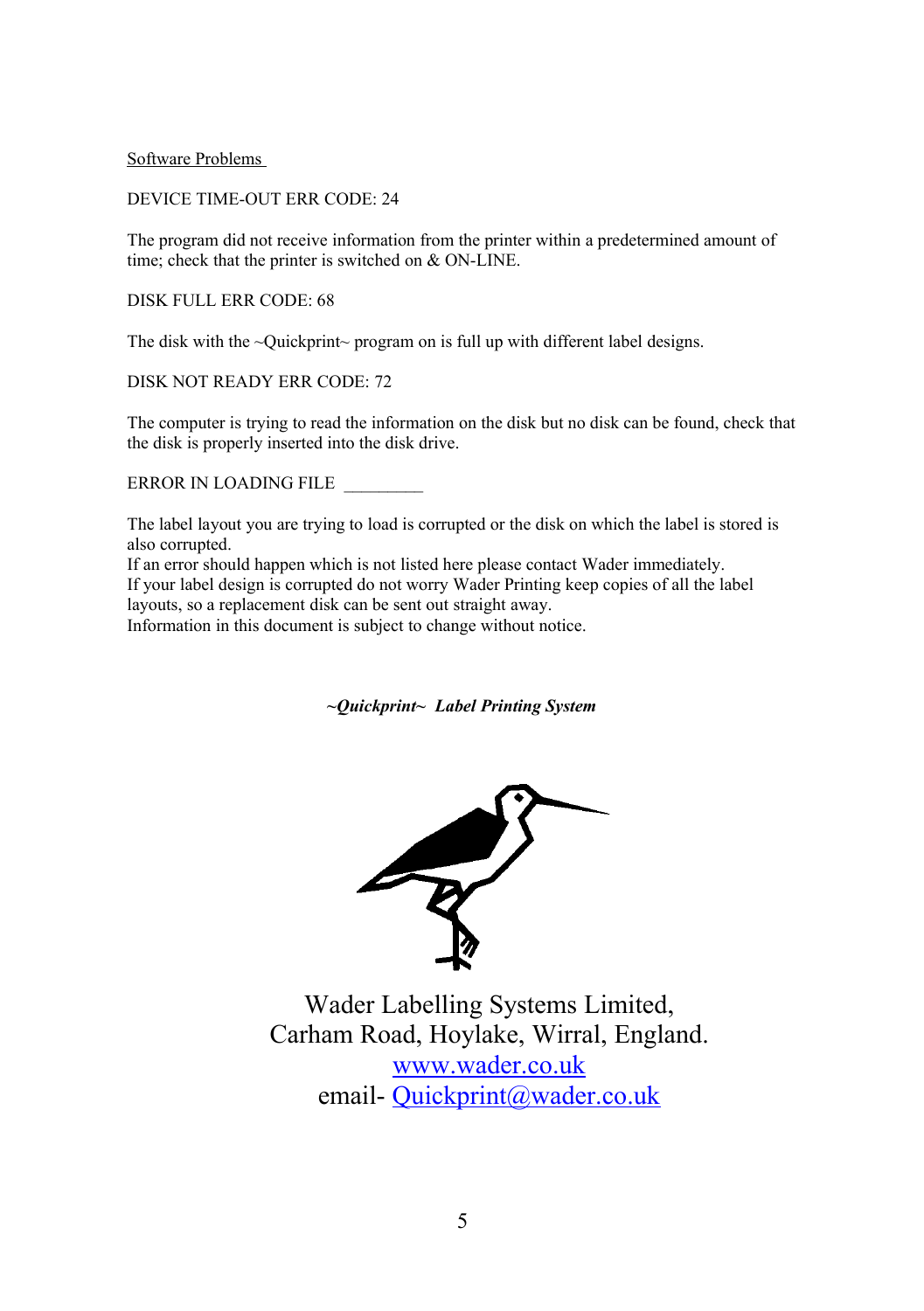*~Quickprint~* Label Design Processing Software **LABDAT** ©Wader Labelling Systems Ltd

## **For Advanced Users Only**

This program allows the operator to create his or her own label layouts and designs for use in the Quickprint STANDARD program.

Follow the instructions on how to make the sample label below.

A 3 Line Label. First Line Is Double High. Courier font Pica Pith Second Two Lines Normal. Repeat Length Of 1"

This first label screen is the label parameter setup procedure. Here the operator may: -

## Label Printer Parameter Setup Procedure

This program allows the user to define the constant data for a single label format. You may have up to 50 label format files in your work directory. Your printer driver PRINTER.PRD must be present in your working directory before you start

> <f1> Create a new label format <f2> Process an Existing label format <f3> Set new working directory path <f10> Exit procedure

## Your current working directory is: Home directory

By pressing the relevant function key the program will go to the corresponding format.

We are creating a new label layout so we press the F1 key.

The screen will now change to the Label Definition Set Up. The program is prompting the user to enter the label width type in the digits 34. This will make the label approx 3" wide. Now enter the label depth type I1 thus giving the label a 1" repeat length.

Now the system asks for how many lines per inch. We are creating a 3 Line Label To be printed on a 1"repeat so press the arrow down key until the required lines per inch is showing.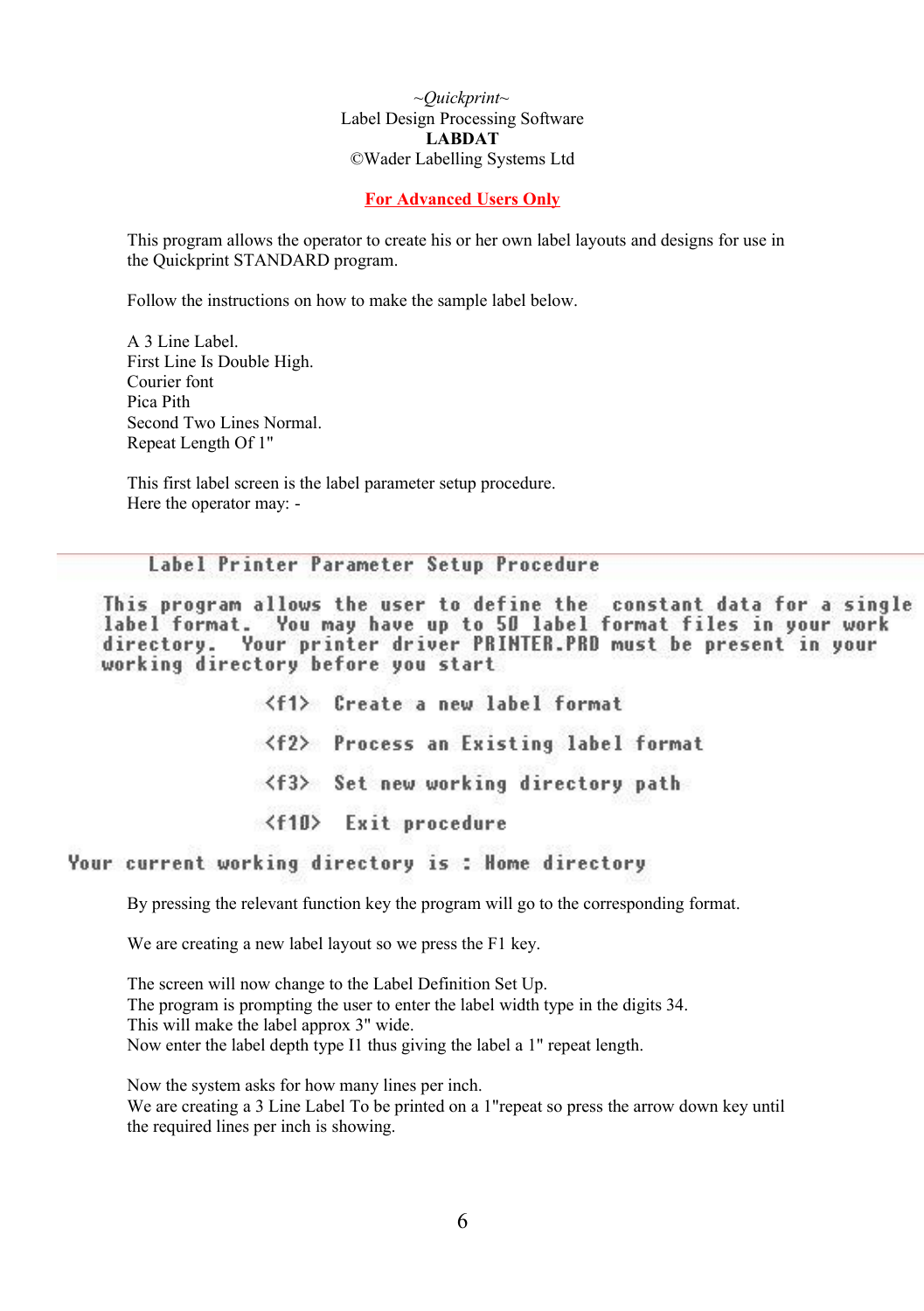Next select the type of font that the printer will use to print the text to the label. We are using the Courier font so select this with the arrow keys as before.

The main option screen now becomes into use here the operator may change any of the above information, enter the label line details or design the basic screen layout.

Press the F4 key to Enter/Update Label Line Detail.

Now to start a label layout the highlight features may be entered first. Press the H key for the Highlight the options are now displayed in the lower half of the screen, select the option double high on by using the arrow keys.

The Function Double High On Means That The Printer will switch double high printing ON at the start of the label. If you were to put the this option at the start of the 3 line of the label only the 3rd line would be printed in double high characters. You can have as many different Highlight features as you like, you may also change the font and pitch in the middle of the label.

Ok so highlight feature Double High is ON, now we must tell the computer about the first label line.

Press the F1 Key and the program will go to the previous screen and press the C key for centered line.

Now enter the width of the label line in characters an Approx value is displayed to help you under the title of Left On Line? Enter 25, and then enter a reference name for the line this is just identification for the system to use.

Enter L1 for LINE 1, once this is done the program will go to the second screen as before, press the F1 key and the screen will change to the first screen AGAIN. Press the E key for end of line and enter the number of printhead passes the higher the number the darker the print. The higher the number the longer the label takes to print. Please note, the reason that the program switches between two screens is that the second screen allows the user to replace /update, delete, add or end label line process, thus correcting any errors.

Now that the first label line is entered press the F1 key to enter the second line of the label. As the first line of the label was Double High and the second line is to be normal height we must add a highlight feature that will turn Double high printing OFF. So once you have pressed the F1 key press the H key and using the arrow keys UP/DOWN select the option double high off (or normal height).

Now simply enter the label as before: -

Press C for Centerline Enter Width =25 Give the line a name beginning. L2 for Line 2. Press F1 Press E for end of line then enter the number of print-head; passes.

Simply follow the above instructions for label line 3.

As line 3 is the last line in the label instead of pressing F1 to enter a new label line press F10 to

Terminate label line processing and the screen will go back to the main options screen.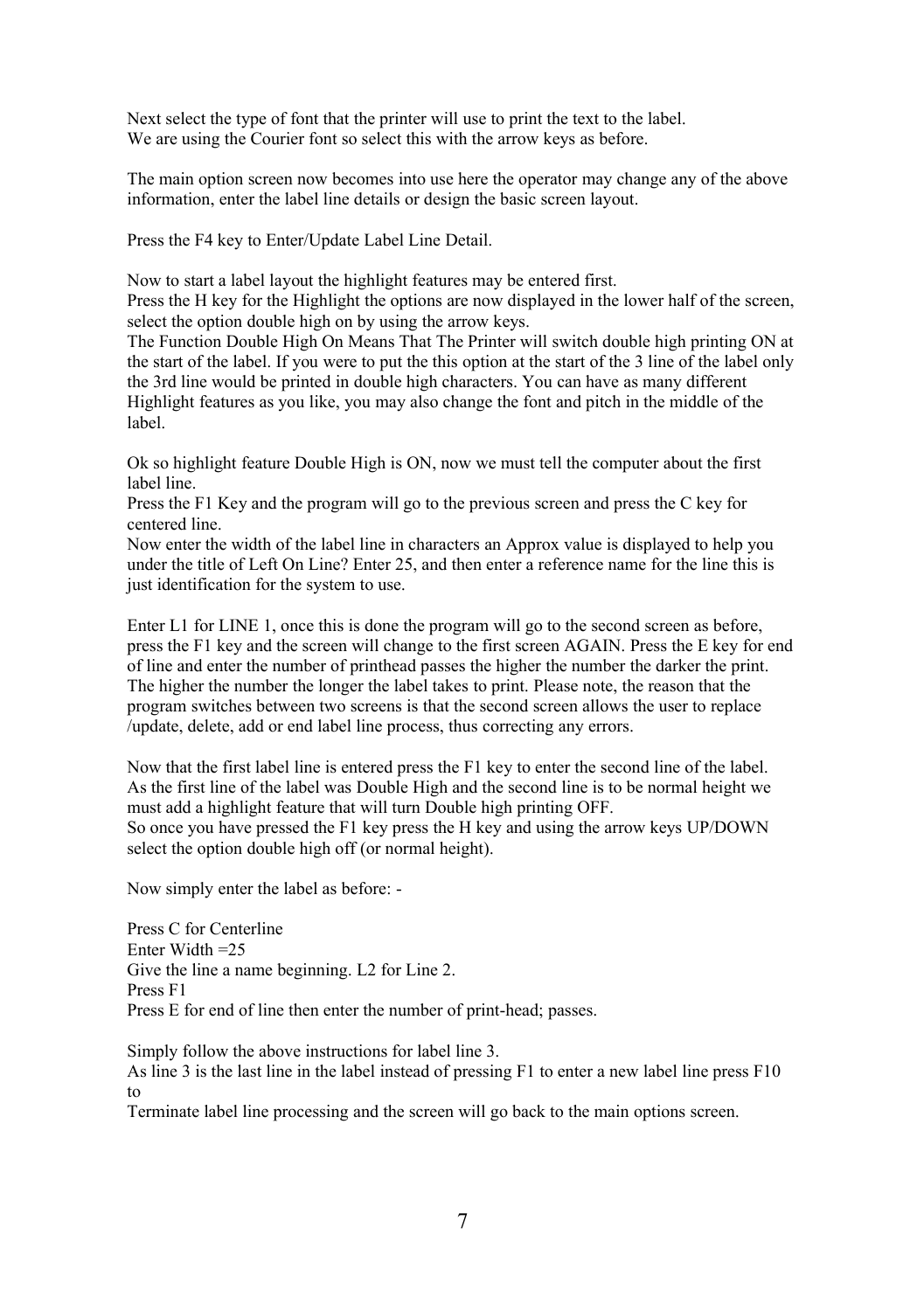## *Screen Display Design.*

Now that the label line has been entered you must now layout the screen. Press the F5 key and the label screen design menu will appear now press F1 to start laying out the screen. At the top half of the screen is the area allowed for screen design, use the arrows keys to move around the screen and type whatever text you wish.

By pressing the F1 key enables you to place a label line on the screen at where ever the cursor is when the function key is pressed. Follow the guide below.

1) Place the cursor in the position where you want the first label line.

2) Press F1.

3) Select Label Line.

4) Enter Min Characters.

4) Enter if the line is to be upper case, lower case or either.

5) If you wish to limit the characters, you may enter only certain characters, if you want to be able to type anything just press return and leave the line blank.

Repeat the above steps for line  $2 \& 3$ , and the top half of the screen will look roughly like this.

Label Line 1: #####################:--

Ward 2: #################### -\_

Name 3: ################### --

Property of a Hospital.

Press F10 to end Screen Processing.

## *Operation of Utility Functions.*

## **F6**

The F6 key performs an integrity check on the label; if you have made an error in the label design the check will pick this up and notify you accordingly.

## **F9**

This function will print out a status sheet on your design of the label, please ensure that the printer you have connected to LPT1 has paper loaded in it.

## **F7**

Once the label has been designed and CHECKED you may now save it to disk. If you are in any doubt about the label design then load up a predesigned label any see how they are put together.

© Wader Labelling Systems Ltd 2003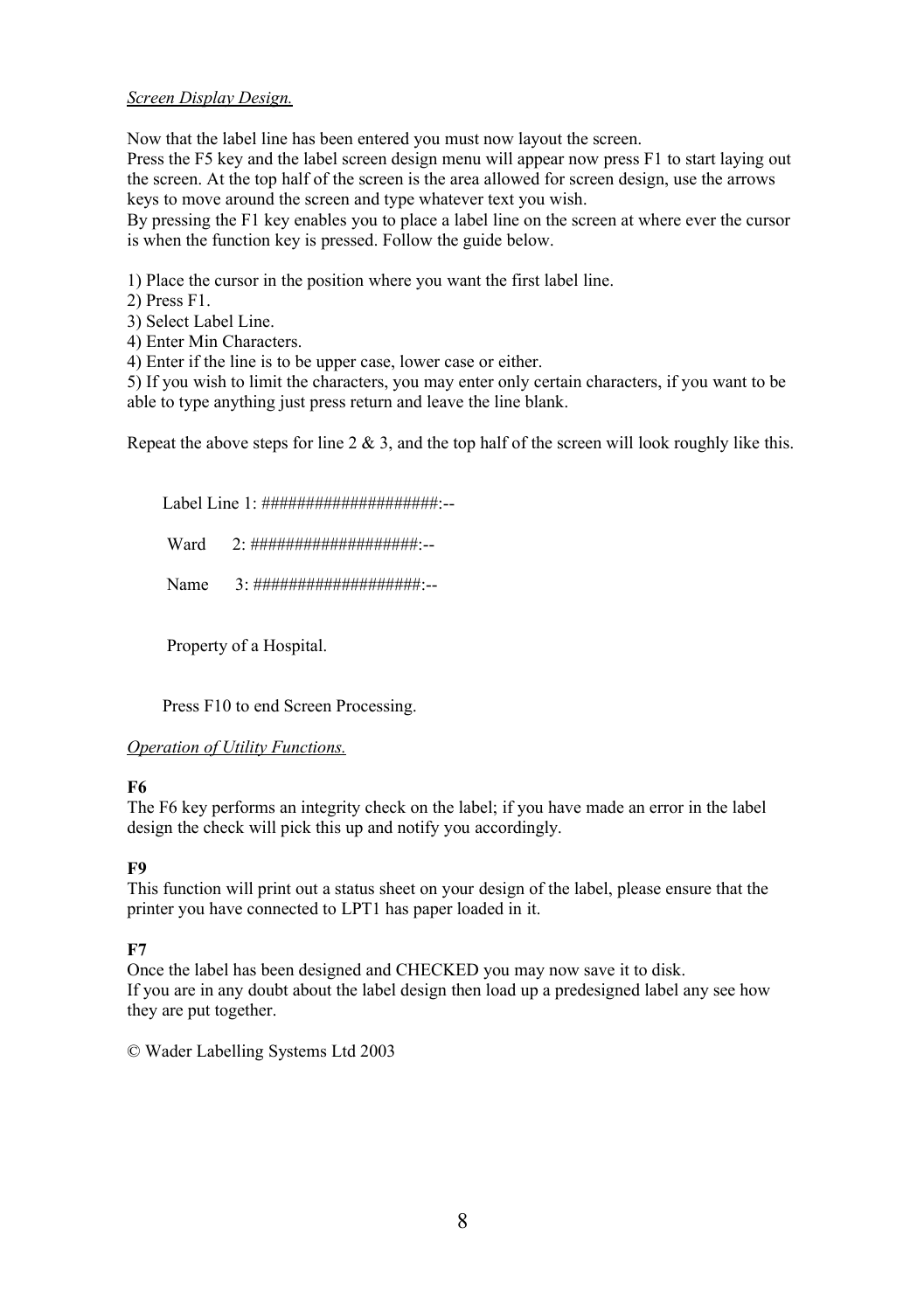# Supplementary Information For **Oneline** Label Program When **Using 50mm Plain Tape**











Tape should feed in under the black plastic Close the smoke plastic

cover & move the select lever to friction feed.





 $\mathbf{u}$ T7 - Print Labels F8 - Cutting line OFF F9 - Advance Printer F10 - Exit Program